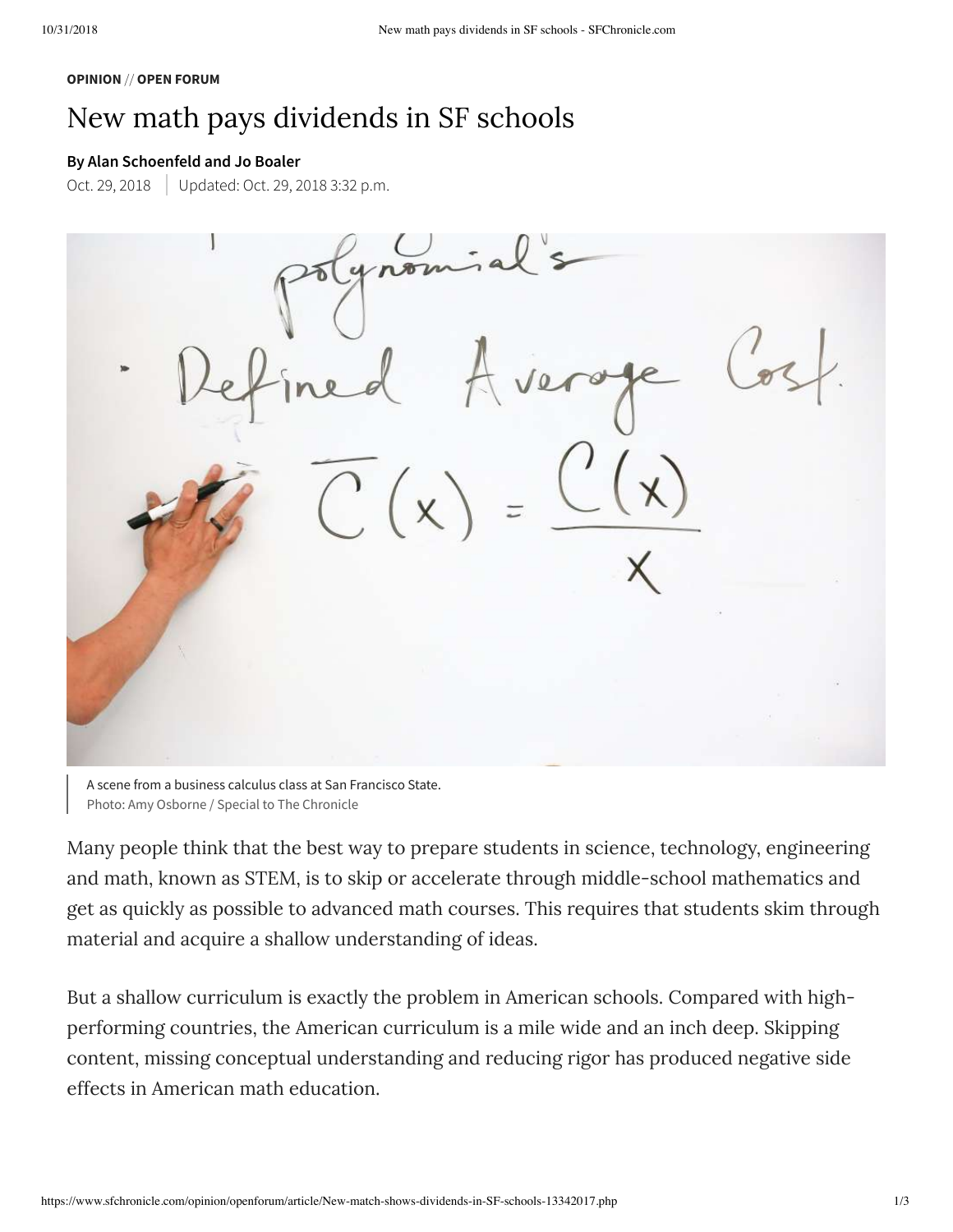Countries such as Japan and Finland have learned that speeding through middle school does not result in higher achievement. The top countries have shown that going deeper and maintaining more rigor in middle school is the key to later success in advanced math. Students who want to go far in mathematics need a deeper, more rigorous treatment.

# **Unlimited Digital Access for 99¢**

**SUBSCRIBE** 

Read more articles like this by subscribing to the San Francisco Chronicle

The San Francisco schools did something unusual: They studied the research that shows the ineffectiveness of a shallow curriculum and made bold decisions on that basis. School district leaders thought deeply about when to accelerate students and what to do beforehand.

They found a unique balance that is now seen as a national model. They decided to challenge students earlier with depth and rigor in middle school. All students in the district take Common Core Math 6, 7 and 8, a robust foundation that allows them to be more successful in advanced math courses in high school.

The key is conceptually rich courses that benefit everybody, including those who go on to STEM majors in college. In-depth instruction helps all students and provides a more solid base for later math courses. All students get a solid foundation, and acceleration is offered in the 11th and 12th grades.

The middle-school courses provide the indispensable building blocks upon which a solid foundation is established. If any of these blocks is missing, the foundation is weakened. Skipping or accelerating through these courses would be harmful. The current program provides much more success for students interested in STEM fields.

There is a common misunderstanding that the Algebra 1 course taught under No Child Left Behind was the same course that is currently taught in the city schools. The Common Core State Standards raised the level and rigor of eighth-grade mathematics to include Algebra 1 content as well as geometry and statistical topics previously taught in high school. It is fair to say the content of the district's eighth-grade math course was college-prep, high-school-level math for most of the current students' parents. The current Algebra 1 course is more conceptually demanding and requires that students have the foundational background of the math taught in eighth grade.